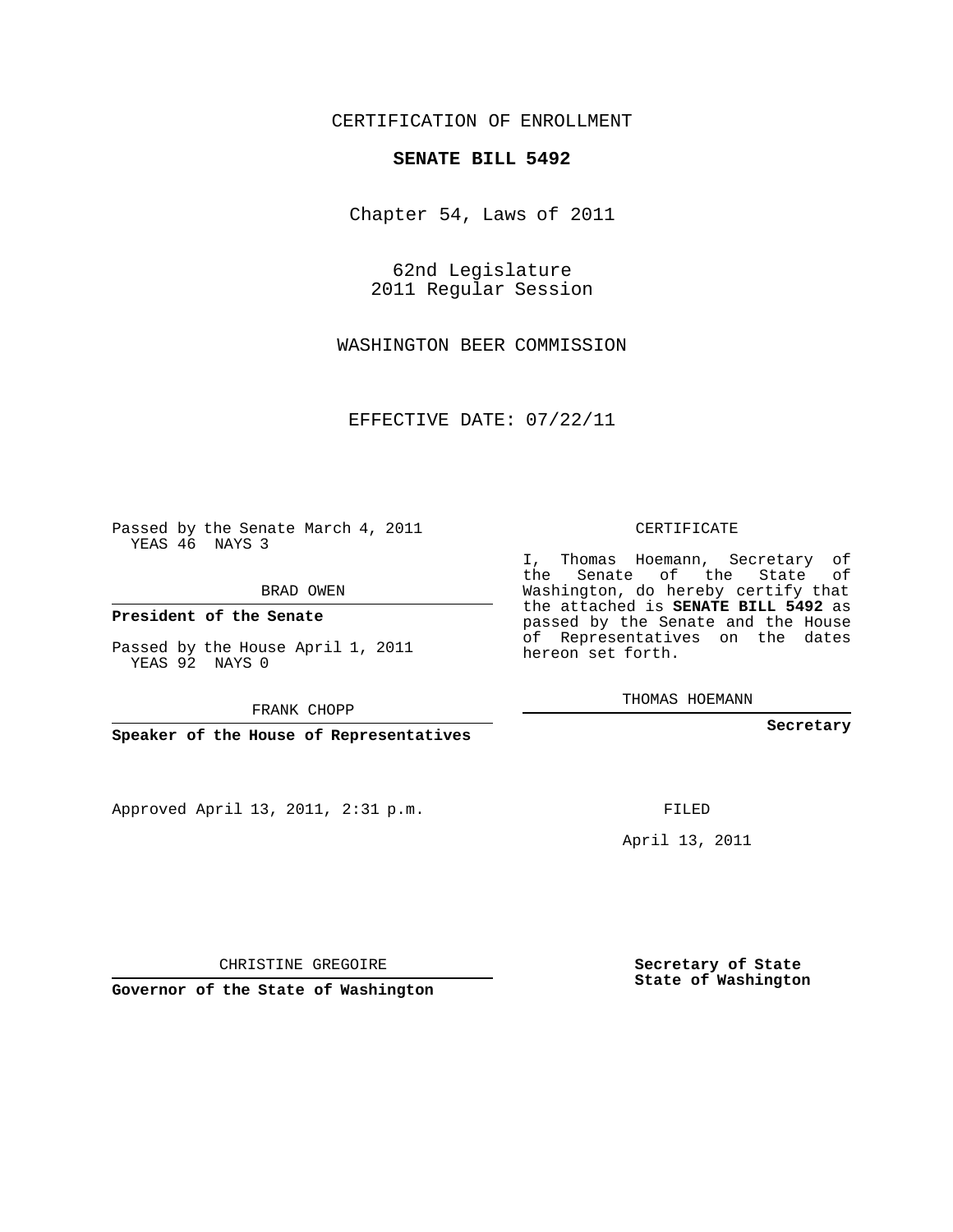## **SENATE BILL 5492** \_\_\_\_\_\_\_\_\_\_\_\_\_\_\_\_\_\_\_\_\_\_\_\_\_\_\_\_\_\_\_\_\_\_\_\_\_\_\_\_\_\_\_\_\_

\_\_\_\_\_\_\_\_\_\_\_\_\_\_\_\_\_\_\_\_\_\_\_\_\_\_\_\_\_\_\_\_\_\_\_\_\_\_\_\_\_\_\_\_\_

Passed Legislature - 2011 Regular Session

## **State of Washington 62nd Legislature 2011 Regular Session**

**By** Senators Schoesler, Hatfield, and Hewitt

Read first time 01/27/11. Referred to Committee on Agriculture & Rural Economic Development.

 1 AN ACT Relating to the Washington beer commission; and amending RCW 2 15.89.020, 15.89.040, 15.89.050, 15.89.100, and 15.89.110.

3 BE IT ENACTED BY THE LEGISLATURE OF THE STATE OF WASHINGTON:

 4 **Sec. 1.** RCW 15.89.020 and 2006 c 330 s 2 are each amended to read 5 as follows:

 6 The definitions in this section apply throughout this chapter 7 unless the context clearly requires otherwise.

8 (1) ((<del>"Affected producer" means any producer who is subject to this</del> 9 ehapter.

10  $(2)$ )) "Beer" means any malt beverage or malt liquor as the terms 11 are defined in chapter 66.04 RCW.

12  $((\langle 3 \rangle)(2)$  "Commission" means the Washington beer commission.

13  $((4+))$   $(3)$  "Department" means the department of agriculture.

14 ( $(\overline{\{+5\}})$ )  $\underline{(4)}$  "Director" means the director of the department or the 15 director's duly authorized representative.

16  $((+6))$   $(5)$  "Fiscal year" means the twelve-month period beginning 17 with January 1st of any year and ending December 31st.

18  $((\langle 7 \rangle)(6)$  "Producer" means any person or other entity licensed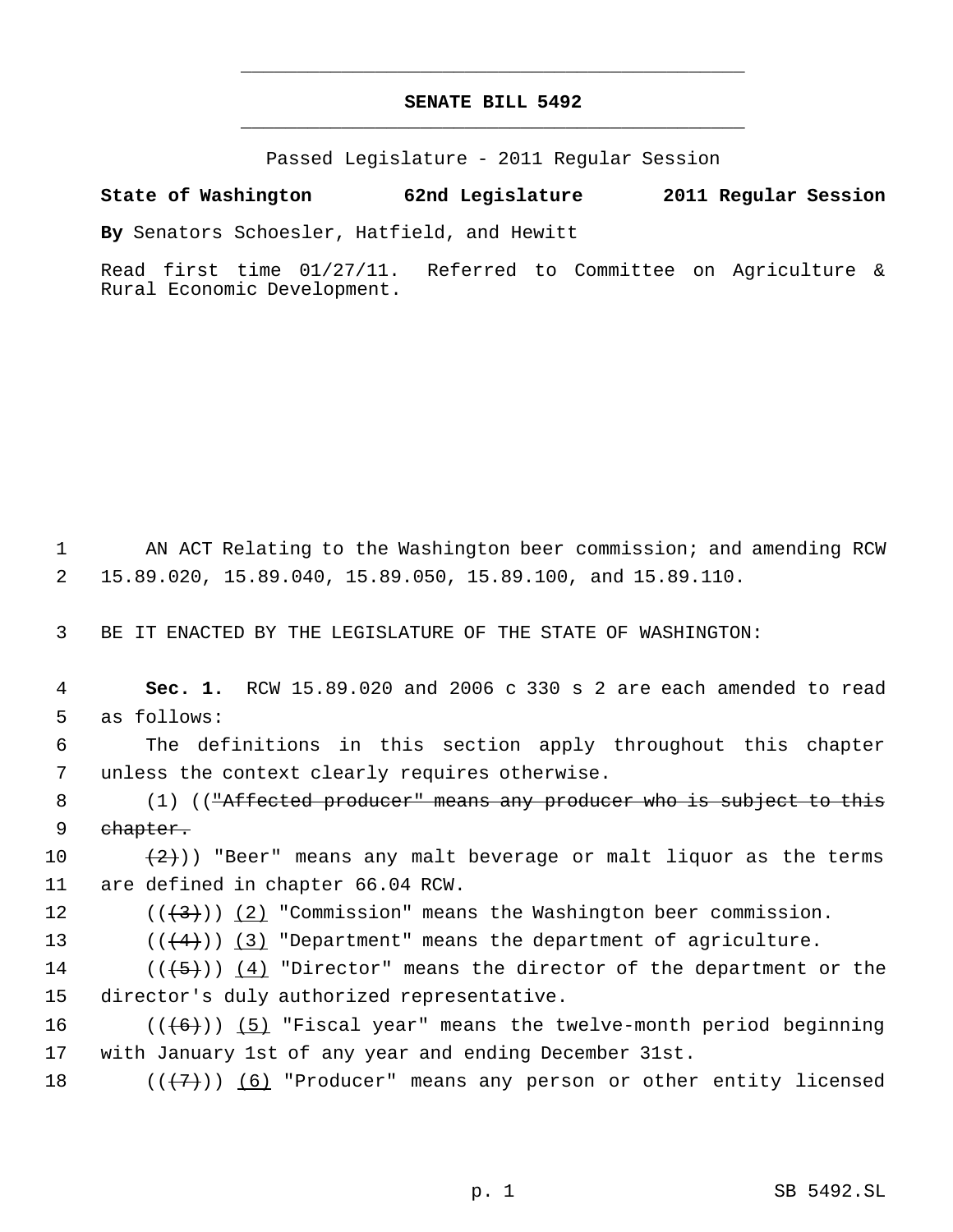1 under Title 66 RCW to produce beer within Washington ((state and who produces less than one hundred thousand barrels of beer annually per location)).

 ( $(\{8\})$ )  $(7)$  "Referendum" means a vote by ((affected)) producers that is conducted by secret ballot.

 **Sec. 2.** RCW 15.89.040 and 2006 c 330 s 5 are each amended to read as follows:

 (1) Upon receipt of a petition containing the signatures of five beer producers from a statewide Washington state craft brewing trade 10 association or from other ((affected)) producers to implement this chapter and to determine producer participation in the commission and assessment under this chapter, the director shall:

 (a) Conduct a referendum of beer producers. The requirements of assent or approval of the referendum are met if:

15 (i) At least fifty-one percent by numbers of ((affected)) producers participating in the referendum vote affirmatively; and

17 (ii) Thirty percent of the ((affected)) producers and thirty percent of the production have been represented in the referendum to determine assent or approval of participation and assessment. The referendum shall be conducted within sixty days of receipt of the petition; and

 (b) Establish a list of beer producers from information provided by the petitioners, by obtaining information on beer producers from applicable producer organizations or associations or other sources identified as maintaining the information. In establishing a current list of beer producers and their individual production, the director shall use the beer producer's name, mailing address, and production by the producer in the preceding fiscal year. Information on each producer shall be mailed to each beer producer on record with the director for verification. All corrections shall be filed with the director within twenty days from the date of mailing. The list of 32 ((affected)) producers shall be kept in a file by the director. The list shall be certified as a true representation of the referendum 34 mailing list. Inadvertent failure to notify ((an affected)) a producer does not invalidate a proceeding conducted under this chapter. The 36 director shall provide the commission the list of ((affected)) producers after assent in a referendum as provided in this section.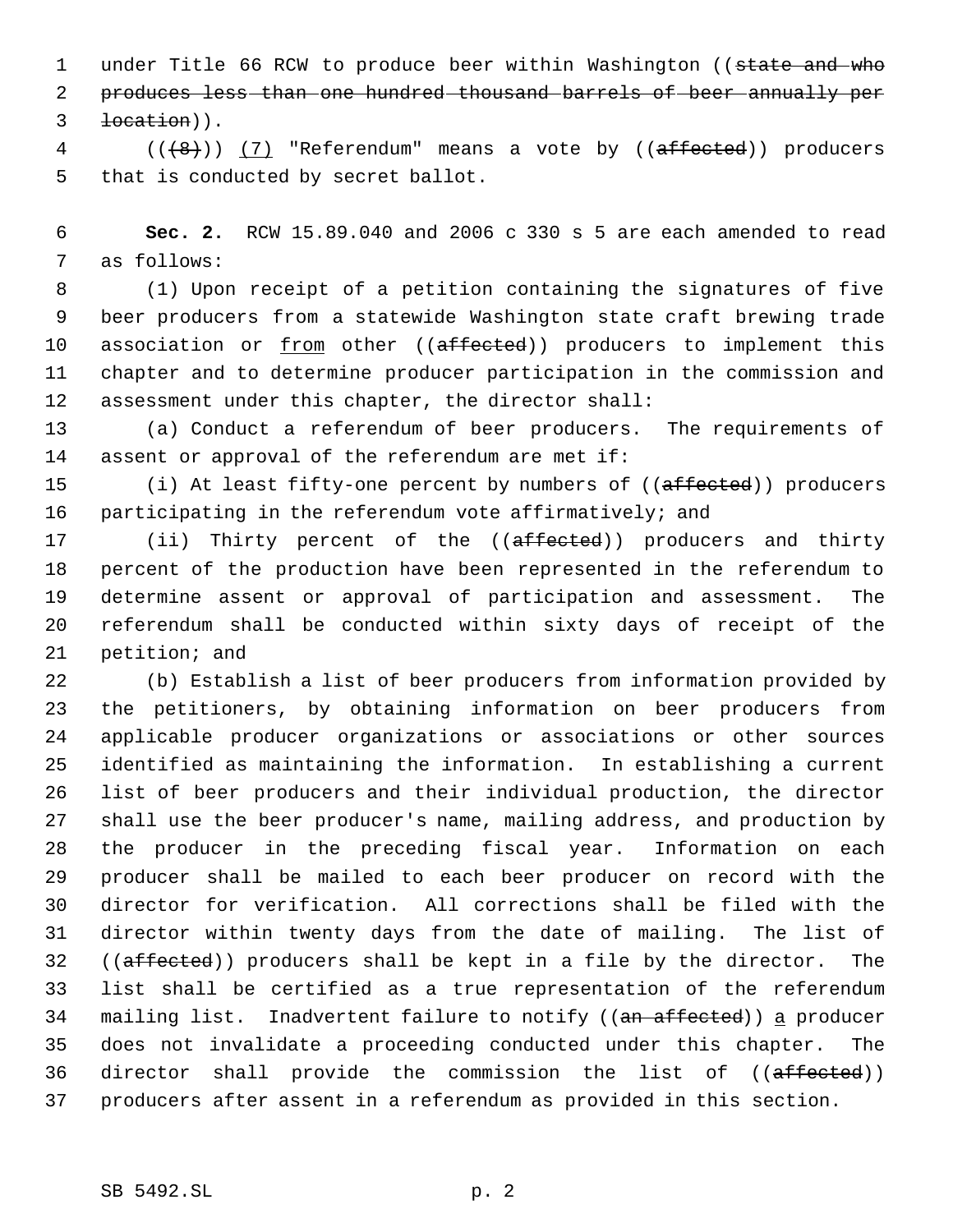(2) If the director determines that the requisite assent has been given in the referendum conducted under subsection (1) of this section, the director shall:

 (a) Within sixty days after assent of the referendum held, appoint the members of the commission; and

 (b) Direct the commission to put into force the assessment as provided for in RCW 15.89.110.

 (3) If the director determines that the requisite assent has not been given in the referendum conducted under subsection (1) of this section, the director shall take no further action to implement or enforce this chapter.

 (4) Upon completion of the referendum conducted under subsection (1) of this section, the department shall tally the results of the vote 14 and provide the results to ((affected)) producers. If ((an affected)) 15 a producer disputes the results of a vote, that producer within sixty days from the announced results, shall provide in writing a statement of why the vote is disputed and request a recount. Once the vote is tallied and distributed, all disputes are resolved, and all matters in a vote are finalized, the individual ballots may be destroyed.

 (5) Before conducting the referendum provided for in subsection (1) of this section, the director may require the petitioners to deposit with him or her an amount of money as the director deems necessary to defray the expenses of conducting the referendum. The director shall provide the petitioners an estimate of expenses that may be incurred to conduct a referendum before any service takes place. Petitioners shall deposit funds with the director to pay for expenses incurred by the department. The commission shall reimburse petitioners the amount paid to the department when funds become available. However, if for any reason the referendum process is discontinued, the petitioners shall reimburse the department for expenses incurred by the department up until the time the process is discontinued.

 (6) The director is not required to hold a referendum under subsection (1) of this section more than once in any twelve-month period.

 **Sec. 3.** RCW 15.89.050 and 2006 c 330 s 6 are each amended to read as follows:

(1) The director shall appoint the producer members of the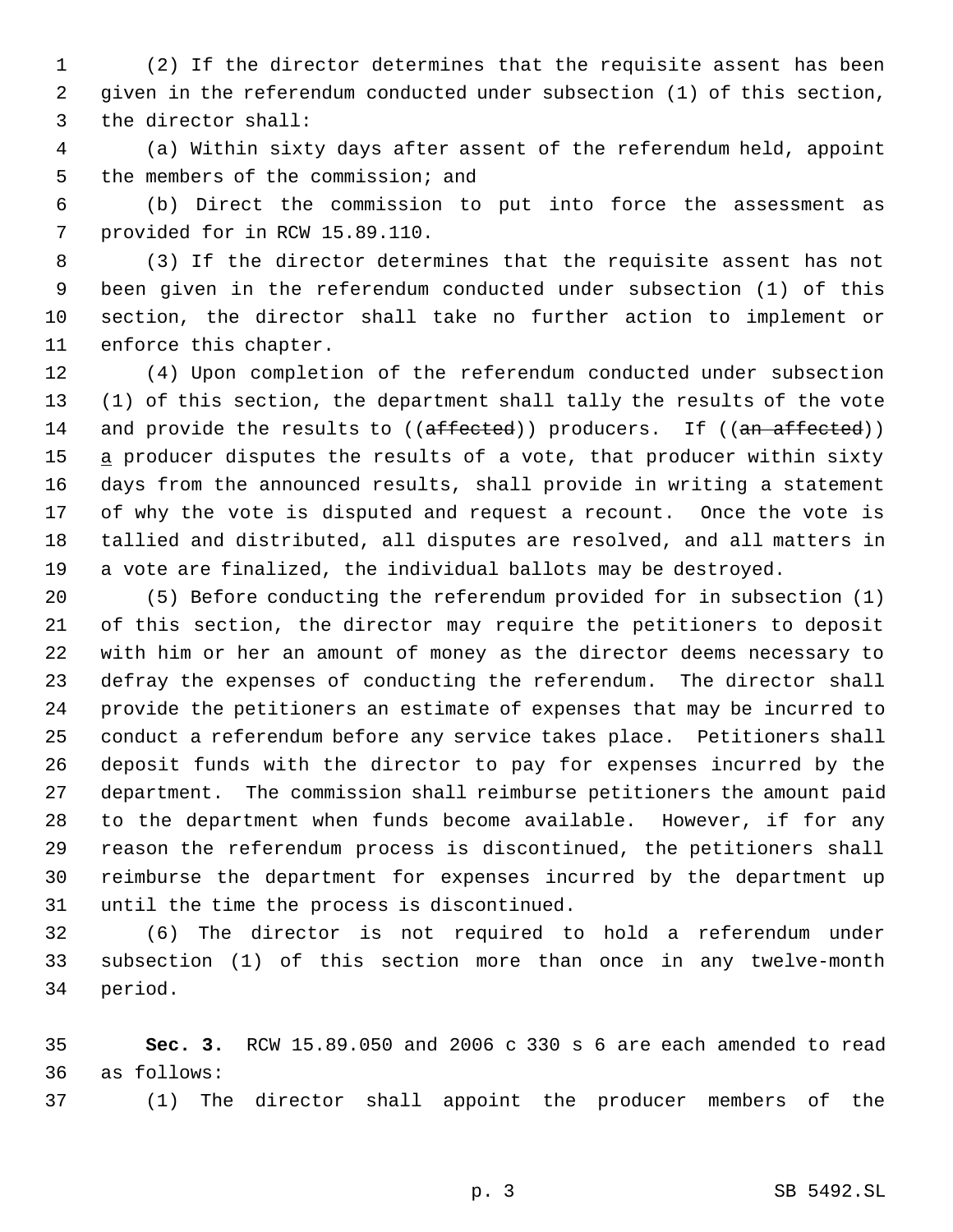commission. In making appointments, no later than ninety days before an expiration of a commission member's term, the director shall call for recommendations for commission member positions, and the director shall take into consideration recommendations made by a statewide 5 Washington state craft brewing trade association or other ((affected)) producers. In appointing persons to the commission, the director shall seek a balanced representation on the commission that reflects the composition of the beer producers throughout the state on the basis of beer produced and geographic location. Information on beer production by geographic location shall be provided by the commission upon the director's request.

 (2) If a position on the commission becomes vacant due to resignation, disqualification, death, or for any other reason, the commission shall notify the director and the unexpired term shall immediately be filled by appointment by the director.

 (3) Each member or employee of the commission shall be reimbursed for actual travel expenses incurred in carrying out this chapter as defined by the commission in rule. Otherwise if not defined in rule, reimbursement for travel expenses shall be at the rates allowed by RCW 43.03.050 and 43.03.060.

 **Sec. 4.** RCW 15.89.100 and 2006 c 330 s 13 are each amended to read as follows:

23 (1) The commission shall prepare a list of all ((affected)) producers from information available from the liquor control board, the department, or the producers' association. This list must contain the 26 names and addresses of ((affected)) producers within this state and the amount, by barrelage, of beer produced during the period designated by the commission. A qualified person may, at any time, have his or her name placed upon the list by delivering or mailing the information to the commission. This list shall be corrected and brought up-to-date in accordance with evidence and information available to the commission by December 31st of each year. For the purposes of giving notice and holding referendums, the list updated before the date for issuing notices or ballots is the list of all producers entitled to notice, to assent or dissent, or to vote. Inadvertent failure to notify a producer does not invalidate a proceeding conducted under this chapter.